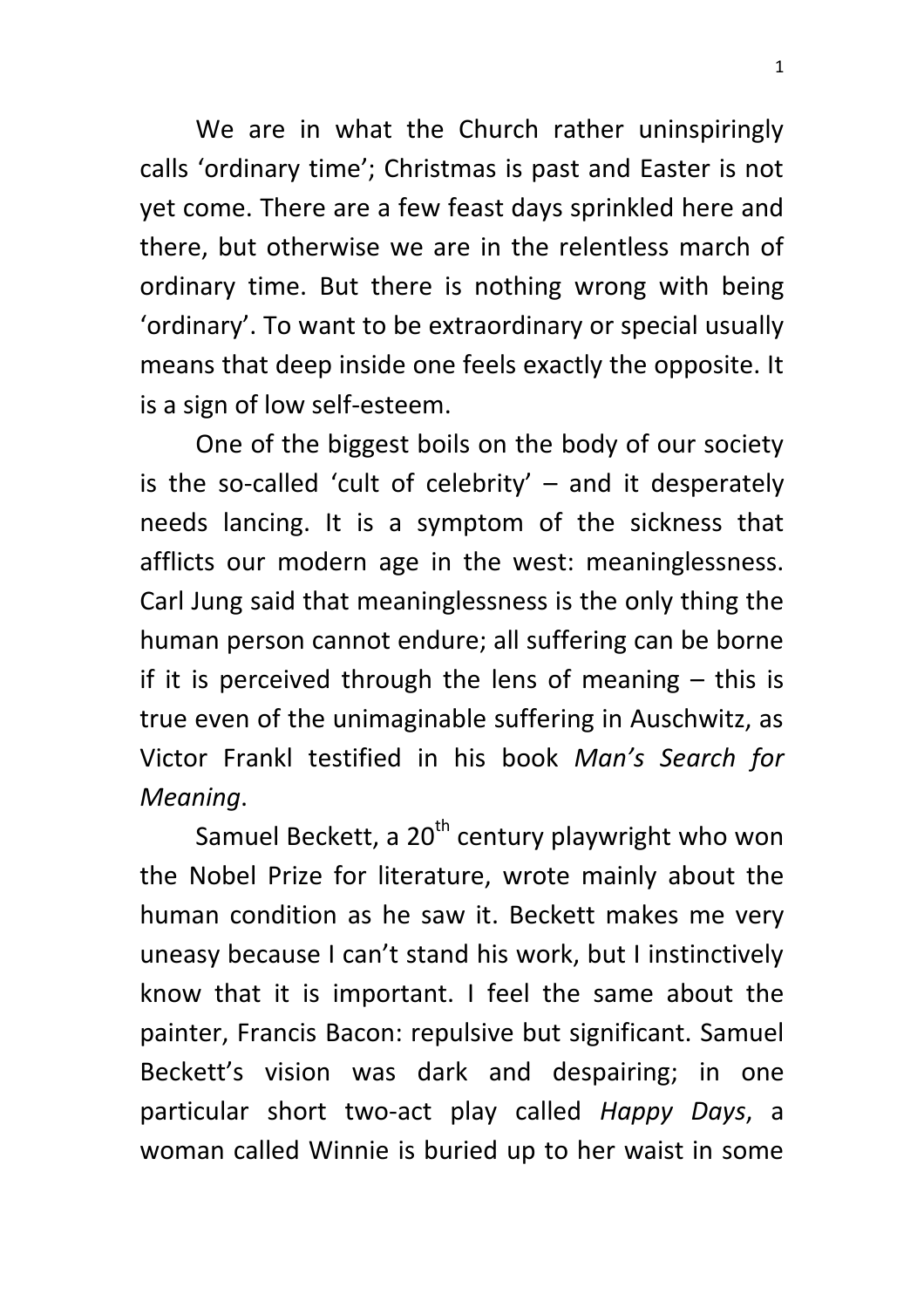unidentifiable, sludgy hole; in the second act she is buried up to her neck. The play consists entirely of a stream of banal chatter – inconsequential, absurd babble that becomes increasingly desperate, hysterical almost, as Winnie talks about anything and everything rather than face the ghastliness of her situation.

This is a perfect image of our present culture. It is what the cult of celebrity is all about  $-$  as well as socalled 'reality' shows (which of course are all carefully edited), talents shows and programmes like *Love Island*– an endless, desperate babble designed to spare society from acknowledging its own situation. Once, in ancient times, people looked up to the gods and goddesses to help guide and order their lives; then the gods and goddesses were replaced by angels and saints; now there is the pantheon of celebrities, each one in her or her own niche, each with their own adoring devotees.

Spiritually, perhaps above all, there is nothing wrong with the ordinariness of a *via media*, a middle way; if we aim too high, if we struggle up to too great a height, we lose touch with the everyday reality that is humanity's common lot. I once heard the priesthood described as a 'lofty vocation'; but if that is where we are, on a lofty perch, where else can we look but down? On everybody else.

In his Fr. Brown story *The Hammer of God*, G.K. Chesterton tells of a pious, good-living parish vicar who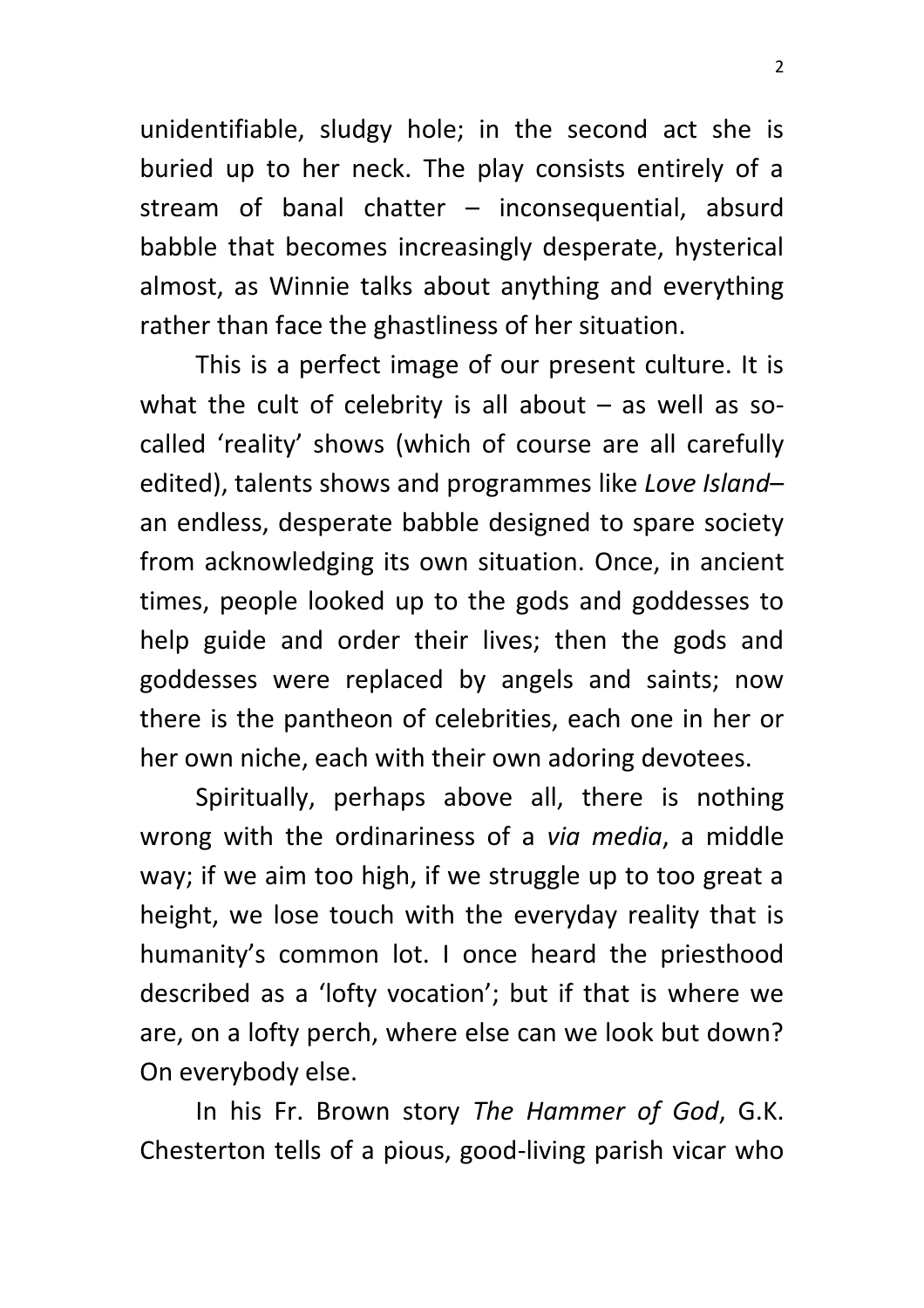killed his blasphemous, promiscuous drunk of a brother. In confronting him with his guilt, Fr. Brown speaks of the vicar in the third person, saying that he once knew a man who used to pray with others before the altar on the ground floor of the church. However, he grew fond of praying in high and lonely places. He was a good man, but while viewing the world from his lofty perch, he began to think that he had the same viewpoint as God and had the right to judge his fellow human beings. Moreover, he had a powerful force at his disposal, namely, the force of gravity. Because of this powerful force, it seemed to him that he was invested with divine power. He saw his brother way below on the ground and his heart became angry and bitter at this tiny, antlike speck of a person who so troubled his life and, in an instant, he dropped a hammer which flew down like a thunderbolt from heaven and struck his brother dead.

Of course, we are all called to holiness; however, with the exception of the Communion of Saints, whose visible sanctity is there to inspire, encourage and strengthen us, true holiness is always invisible. You can never see it  $-$  you can only be touched by it in the human encounter.

I thank God for ordinary time. In certain ways I'm like a hobbit – not physically (obviously, I hope!), but temperamentally, definitely. The hobbits were lovers of ordinary time: their hobbit holes were comfortable and